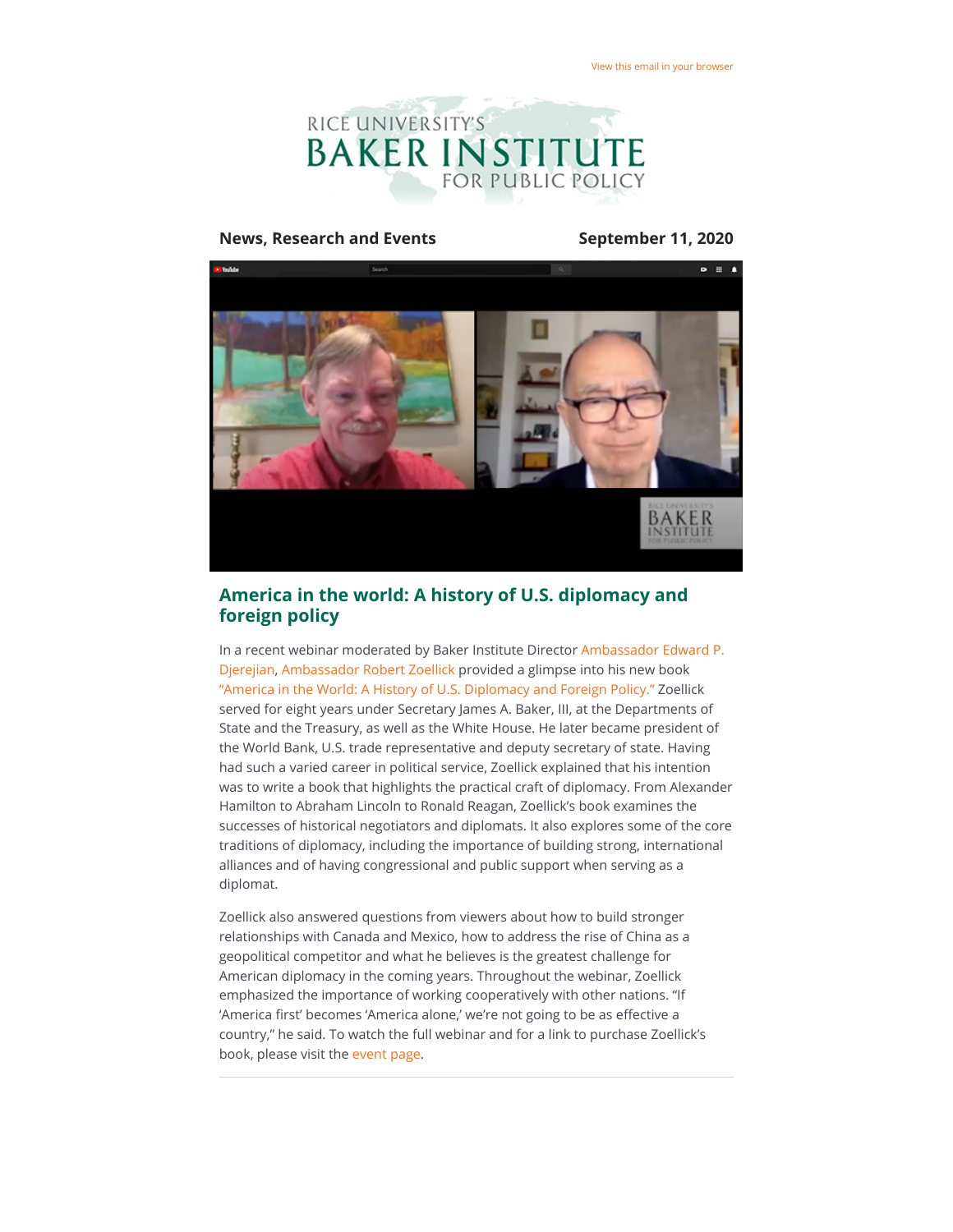# **"There will be new challenges to mitigate the risks of voting fraud, but those challenges are secondary to the primary importance of voting itself."**

[Dan Wallach](https://riceconnect.rice.edu/page.redir?target=https%3a%2f%2fwww.bakerinstitute.org%2fexperts%2fdan-wallach%2f&srcid=156033&srctid=1&erid=6dc4e267-dc60-412c-ba09-7a42bd687f54&trid=6dc4e267-dc60-412c-ba09-7a42bd687f54), Baker Institute Rice Faculty Scholar, in a blog for [Medium](https://riceconnect.rice.edu/page.redir?target=https%3a%2f%2fmedium.com%2f%40dwallach%2fvote-by-mail-security-in-the-age-of-covid-19-51ca7d385f92&srcid=156033&srctid=1&erid=6dc4e267-dc60-412c-ba09-7a42bd687f54&trid=6dc4e267-dc60-412c-ba09-7a42bd687f54) 



### **The Gulf states and the Middle East peace process**

Israel and the United Arab Emirates (UAE) will sign their historic agreement normalizing relations at a White House ceremony on September 15. What does the deal mean for the Middle East peace process and the Gulf states in particular? In a recent Baker Institute brief, [Kristian Coates Ulrichsen](https://riceconnect.rice.edu/page.redir?target=https%3a%2f%2fwww.bakerinstitute.org%2fexperts%2fkristian-coates-ulrichsen%2f&srcid=156033&srctid=1&erid=6dc4e267-dc60-412c-ba09-7a42bd687f54&trid=6dc4e267-dc60-412c-ba09-7a42bd687f54), fellow for the Middle East, examined how the positions of the six nations of the Gulf Cooperation Council (GCC) — Bahrain, Kuwait, Oman, Qatar, Saudi Arabia and the UAE — toward the Israeli-Palestinian issue have evolved in recent years, and analyzed how the Gulf states have reacted to the announcements first of President Trump's peace plan in January 2020 and subsequently to the August 13 UAE-Israel normalization deal.

According to Ulrichsen, with the partial exception of Kuwait, the position of the Gulf states toward Israel has shifted from varying degrees of outright hostility through the 1970s and 1980s to one of pragmatic and increasingly open accommodation since the 1990s. Today, most of the GCC nations have some degree of engagement with Israel. Oman and Qatar have prioritized low-level trade and pragmatic diplomacy with Israel, while Bahrain's leaders have openly called for a paradigm shift in the region's relationship with Israel. Saudi Arabia and the UAE have also drawn closer to Israel in regional geopolitics and security, and the UAE and Israel announced plans to work together on Covid-19 research prior to their normalization of ties.

Although the Gulf states openly rejected Trump's "Peace to Prosperity" plan, unveiled in January 2020 without any Palestinian representatives present, there is demonstrably a greater willingness in (most) Gulf capitals to work with Israel, Palestinian leadership and the United States to support a breakthrough in the peace process, writes Ulrichsen. However, key issues remain unresolved for any serious push for a meaningful peace settlement, whether in a second Trump term or a Joe Biden presidency. To learn more about the relationship between the Gulf states and Israel and the prospects for a peace settlement, read the full [issue brief.](https://riceconnect.rice.edu/page.redir?target=https%3a%2f%2fwww.bakerinstitute.org%2fresearch%2fgulf-states-and-middle-east-peace-process-considerations-stakes-and-options%2f&srcid=156033&srctid=1&erid=6dc4e267-dc60-412c-ba09-7a42bd687f54&trid=6dc4e267-dc60-412c-ba09-7a42bd687f54)